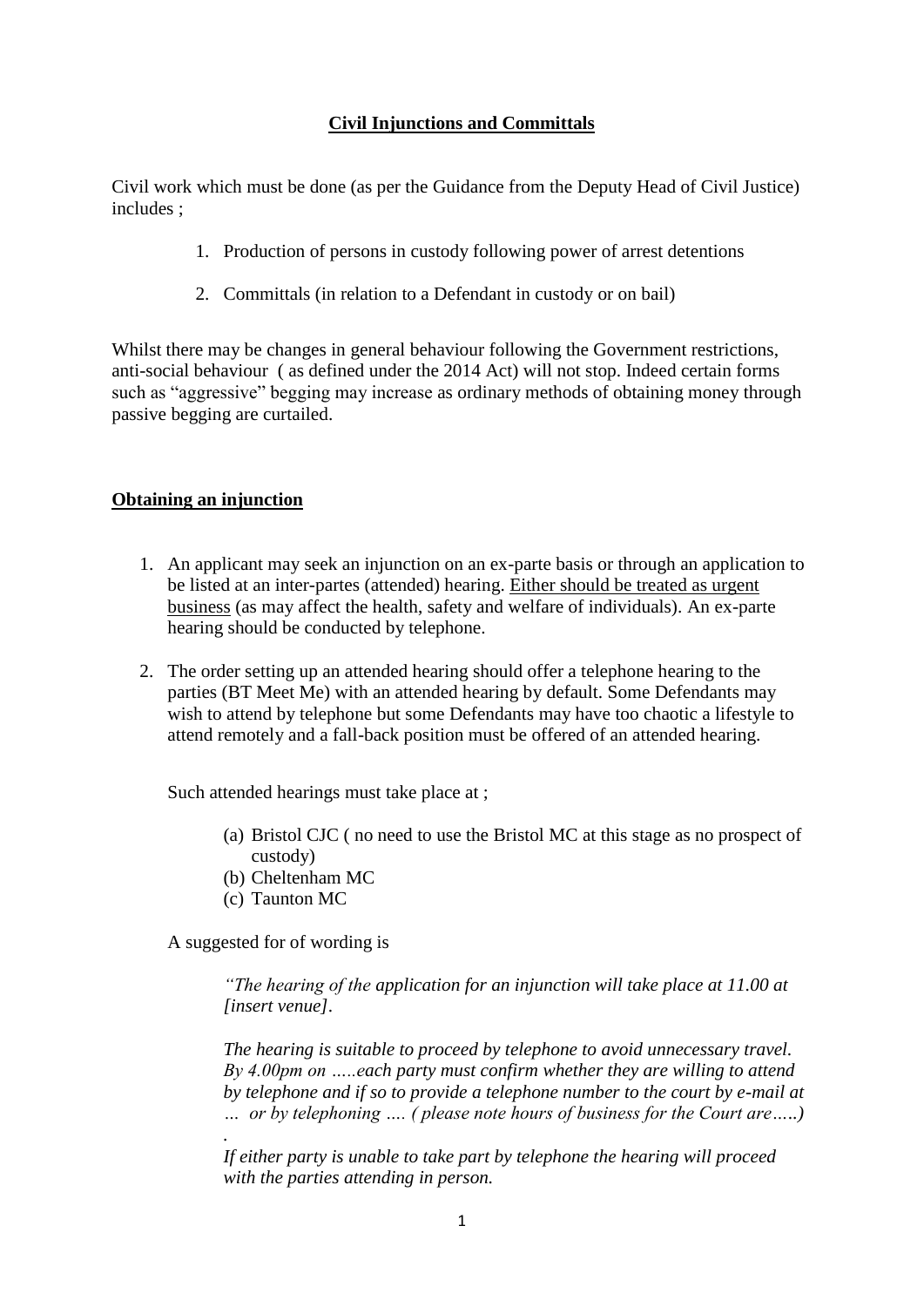*Unless the parties are notified in advance that the hearing is by telephone they are to assume that the hearing will proceed with the parties to be present.* 

If the parties are to attend a hearing at a court there is no reason why the Judge cannot attend the hearing using a video link from another court centre. This is may be important for hearings at Cheltenham Magistrates Court which is a 20 minute drive from Gloucester Civil and Family Court Centre.

3. If ex parte order is made an urgent return date must be set (preferably within seven days) and the same rule as in paragraph 2 above apply

## **Committals**

- 4. If the Respondent breaches it may either be
	- (a) A breach in respect of which the Applicant makes an application for committal
	- (b) A breach of a provision to which a power of arrest attaches

### Applications

**.** 

5. If the matter proceeds by way of application (paragraph 4(a) above) *an attended hearing must be listed ;* this cannot be by telephone as the risk of custody now arises and the public should still have the ability to access to the hearing ( despite current travel restrictions). The Practice Direction<sup>1</sup> states

#### **Open Justice**

Open justice is a fundamental principle. The general rule is that hearings are carried out in, and judgments and orders are made in, public. This rule applies to all hearings, whether on application or otherwise, for committal for contempt irrespective of the court in which they are heard or of the proceedings in which they arise.

Derogations from the general principle can only be justified in exceptional circumstances, when they are strictly necessary as measures to secure the proper administration of justice. Derogations shall, where justified, be no more than strictly necessary to achieve their purpose.

#### **Committal Hearings – in Public**

(1) All committal hearings, whether on application or otherwise and whether for contempt in the face of the court or any other form of contempt, shall be listed and heard in public.

<sup>&</sup>lt;sup>1</sup> Issued by the Lord Chief Justice on 26 March 2015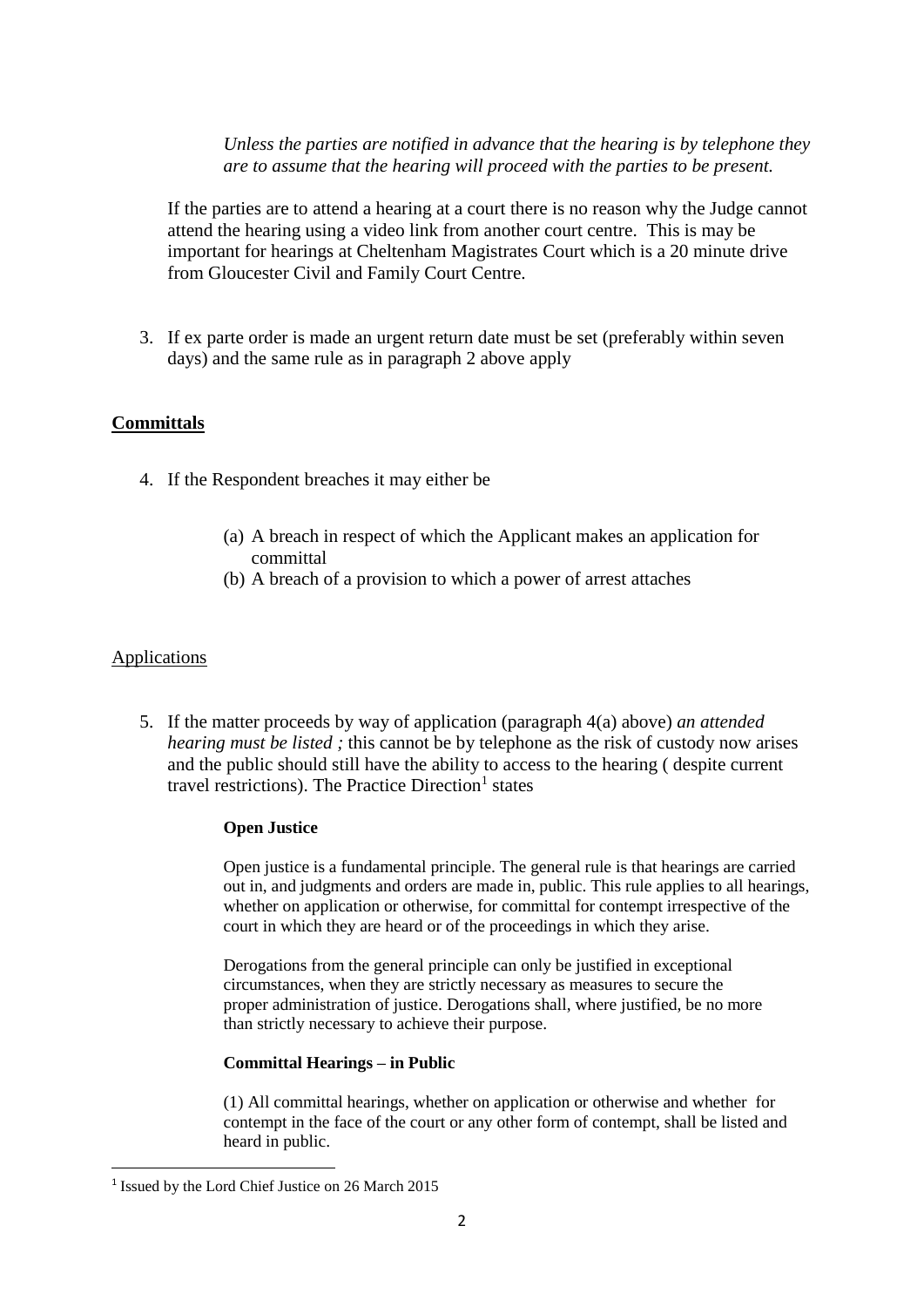Given that the hearing of the application would be on notice, derogation from this clear rule will need to be justified given the circumstances of the individual case. The PD continues

#### **Committal Hearings – in Private**

8. Where the court, either on application or otherwise, is considering derogating from the general rule and holding a committal hearing in private, or imposing any other such derogation from the principle of open justice: it shall in all cases before the hearing takes place, notify the national print and broadcast media, via the Press Association's CopyDirect service, of the fact of the committal hearing (whether it is brought on application or otherwise) when and where it is listed for hearing, and the nature of the proposed derogation; and at the outset of the committal hearing the court shall hear submissions from the parties and/or the media on the question whether to impose the proposed derogation.

……

10. Where the court decides to exercise its discretion to derogate from the general rule, and particularly where it decides to hold a committal hearing in private, it shall, before it continues to do so, sit in public in order to give a reasoned public judgment setting out why it is doing so.

- 6. Some first hearings of committal applications will not be effective as the Defendant has not obtained representation ; *however some will be*. As the risk of custody arises it is necessary for the hearing to be at a Court centre with suitable cell facilities. Taunton MC does not have such facilities so an attended hearing where there is a risk of custody must take place at ;
	- (a) Bristol MC
	- (b) Cheltenham MC

*Geo Amey must be put on advance notice of any case in which there is a risk of custody.*

*Any application for committal must be placed before a Judge who will consider appropriate listing directions and the need for notice to Geo Amey and also whether it is possible/appropriate for a Judge to attend remotely via video link from another court<sup>2</sup>* .

### Hearings following arrest

**.** 

7. If the Respondent has been arrested/detained by the Police and he/she has to be *"brought before a Judge" within 24 hours of arrest* (excluding Sundays and Good Friday).

<sup>&</sup>lt;sup>2</sup> it is unlikely to be suitable for the Judge to attend by video link if evidence is to be heard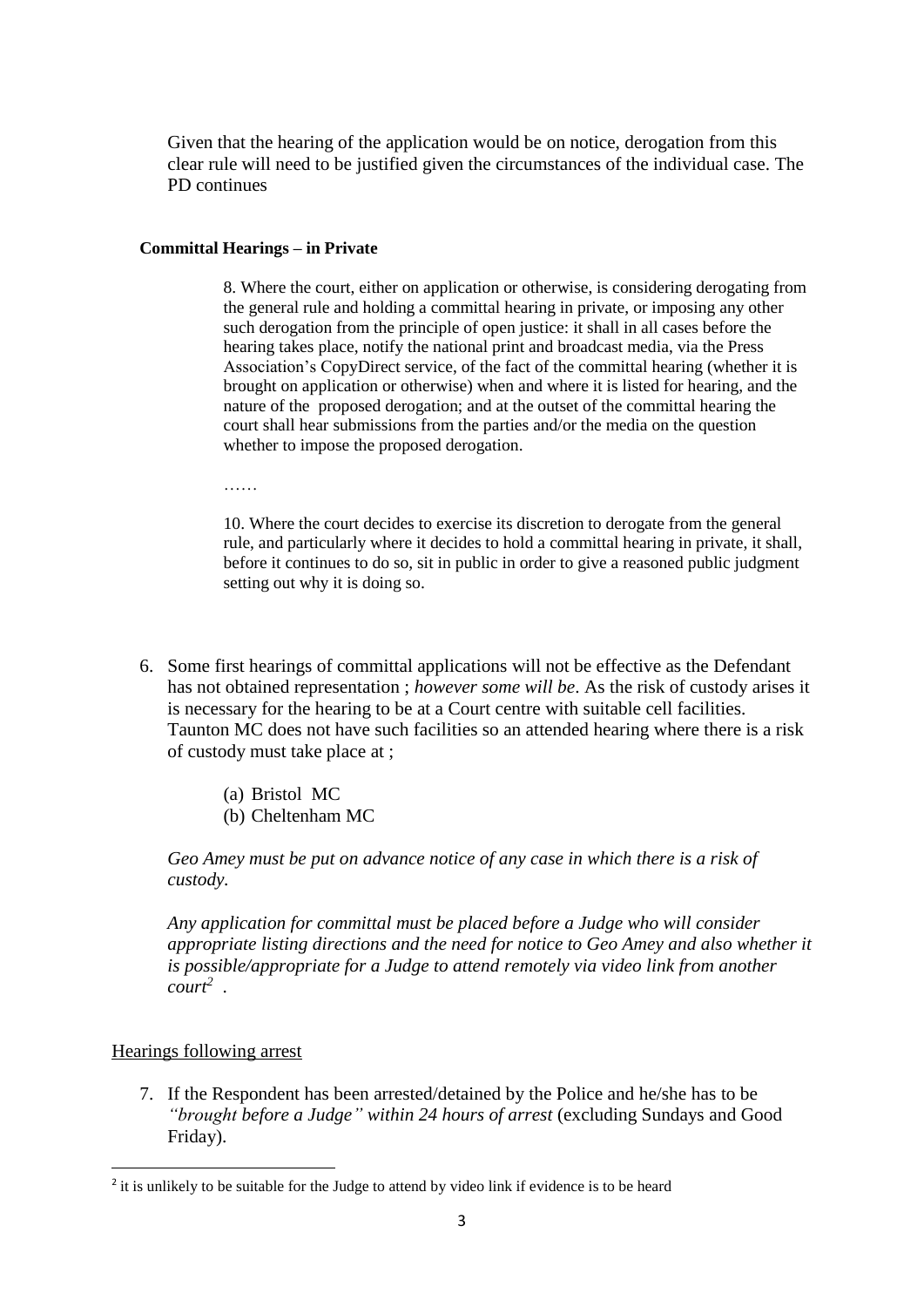- 8. Usually, *but not always*, the Defendant will not have legal representation at this stage.
- 9. Before the current crisis HMCTS and the Police were working towards Respondents being placed before a Judge by remote access through video link *; but still with the Judge siting in an open court*. Otherwise a representative would not be able to attend and the hearing would not be open to the public (see paragraph 5 above).
- 10. However there has always been the difficulty posed by the need to deal with an arrest out of hours. The PD Clarification document stated

In certain circumstances section 43 of the 2009 Act and section 9 of 2014 Act may require breach of an injunction to be dealt with by a judge outside the court's normal opening hours, i.e., in the evening, at a weekend or on a bank holiday.

Where an 'out of hours' court is open and available, such matters should be listed and heard at that court 'out of hours'. Paragraph 6(3) of the Committal PD applies to such listings.

Where no 'out of hours' court is open and available, the judge should consider whether the matter can properly be dealt with, at a location other than an open court, through exercise of the power to remand on bail or in custody, provided under section 43(5) and schedule 5 of the 2009 or section 9(5) and schedule 1 of the 2014 Act. Use of the remand power does not engage the notification requirements of paragraphs 5, 6, 13 or 15 of the Committal PD. Those requirements will be met when the matter comes back before the court as specified below.

Where breach of an injunction is dealt with by way of remand on bail, the committal hearing should be listed, in accordance with the provisions of the Committal PD, at the first convenient date when the court is sitting.

Where breach of an injunction is dealt with by way of remand in custody, the committal hearing should be listed for hearing, within any applicable statutory time limit and in accordance with the provisions of the Committal PD, in the nearest appropriate court to the place of custody on the first convenient date when the court is sitting

- 11. Despite the current circumstances Bristol, Taunton and Cheltenham Magistrates Courts will remain open on a Saturday Morning. So an "out of hours" court will be available.
- 12. Given the clear need to ensure open justice (public access) and the difficulties with arranging a remote hearing with a solicitor at short notice (should the Defendant be represented) *unless it is impracticable given current restrictions /guidance* the arrested Respondent should appear by skype or video link at the relevant Magistrates Court i.e. an open court. The Judge may be able to attend remotely using skype.
- 13. When the hearing is being arranged the Police should be asked to ensure that any witness statements supplied to the Respondent in relation to the alleged breach have witness contact numbers and addresses redacted.